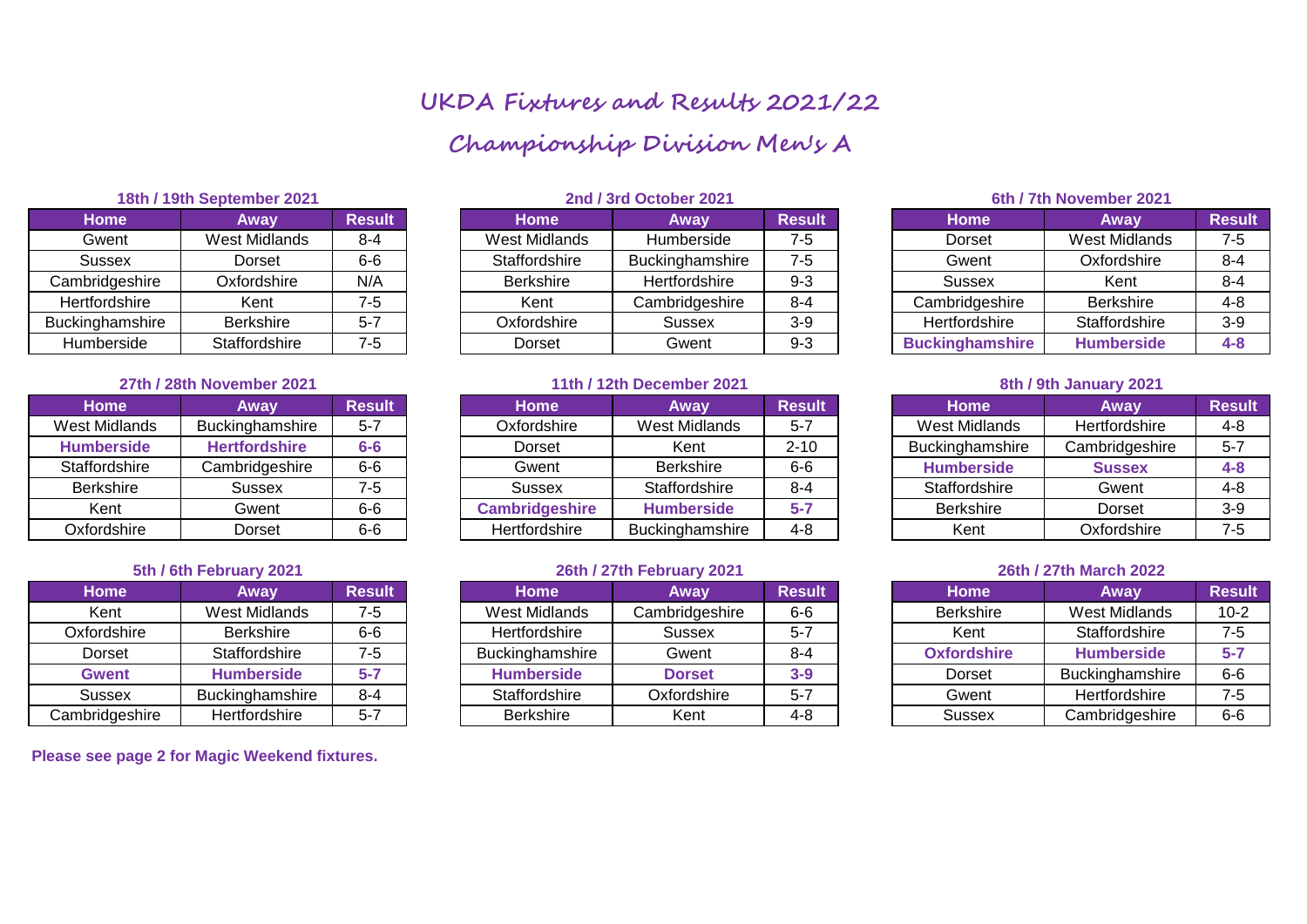| <b>Home</b>       | Away             | <b>Result</b> | <b>Home</b>      | Away              | Resu    |
|-------------------|------------------|---------------|------------------|-------------------|---------|
| West Midlands     | <b>Sussex</b>    | $6-6$         | Staffordshire    | West Midlands     | 7-5     |
| Cambridgeshire    | Gwent            | $6-6$         | <b>Berkshire</b> | <b>Humberside</b> | $5 - 7$ |
| Hertfordshire     | Dorset           | $6-6$         | Kent             | Buckinghamshire   | $8 - 4$ |
| Buckinghamshire   | Oxfordshire      | $3-9$         | Oxfordshire      | Hertfordshire     | $6-6$   |
| <b>Humberside</b> | <b>Kent</b>      | $6-6$         | <b>Dorset</b>    | Cambridgeshire    | 7-5     |
| Staffordshire     | <b>Berkshire</b> | $6-6$         | Gwent            | <b>Sussex</b>     | $9 - 3$ |

| <b>Home</b> | Away             | <b>Result</b> | <b>Home</b>      | Away                 | <b>Result</b> |
|-------------|------------------|---------------|------------------|----------------------|---------------|
| t Midlands  | <b>Sussex</b>    | $6-6$         | Staffordshire    | <b>West Midlands</b> | 7-5           |
| bridgeshire | Gwent            | $6-6$         | <b>Berkshire</b> | <b>Humberside</b>    | $5 - 7$       |
| tfordshire  | Dorset           | $6-6$         | Kent             | Buckinghamshire      | $8 - 4$       |
| nghamshire  | Oxfordshire      | $3-9$         | Oxfordshire      | Hertfordshire        | $6-6$         |
| mberside    | <b>Kent</b>      | $6-6$         | <b>Dorset</b>    | Cambridgeshire       | 7-5           |
| ffordshire  | <b>Berkshire</b> | $6-6$         | Gwent            | Sussex               | $9 - 3$       |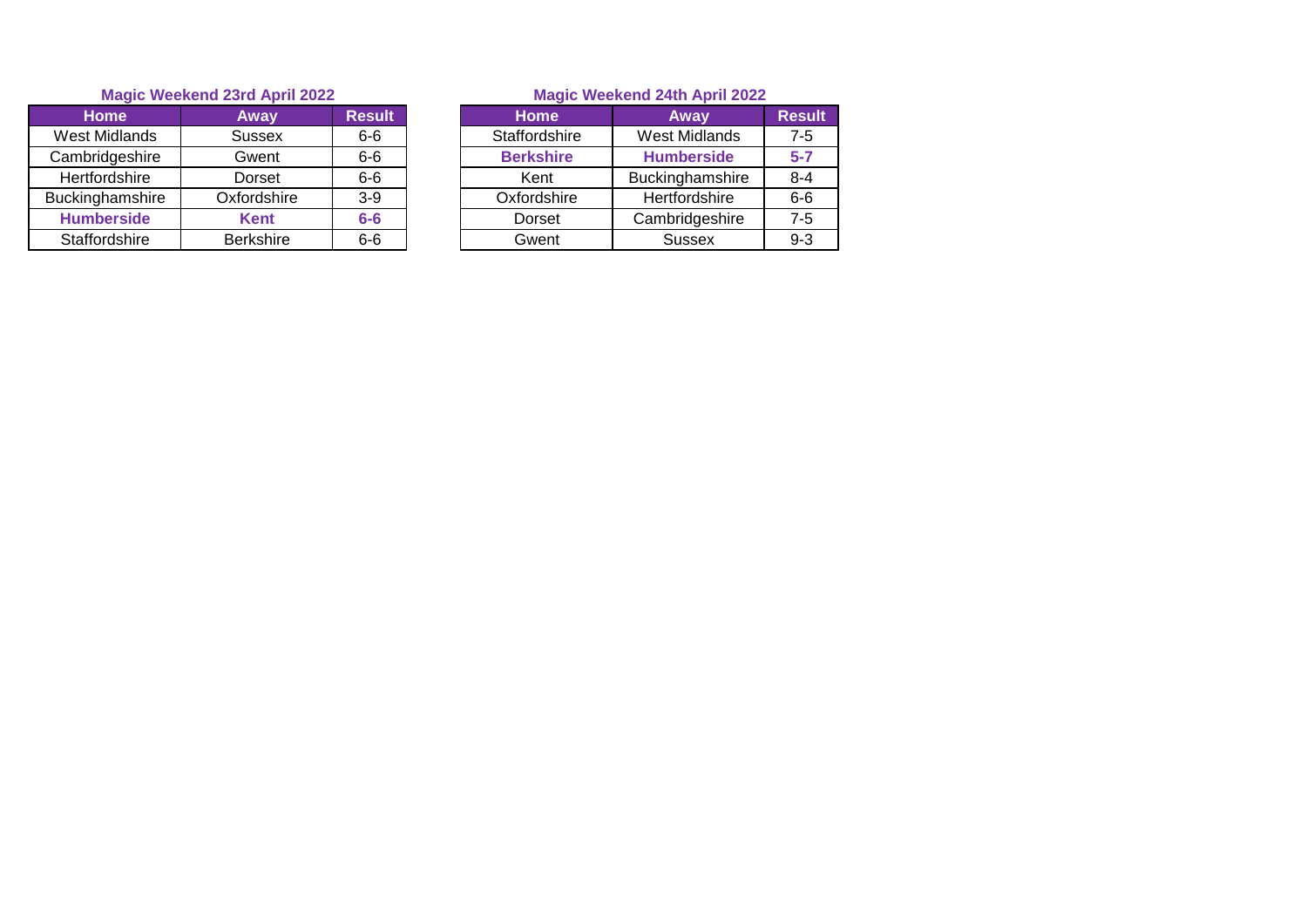# **UKDA Fixtures and Results 2021/22 Championship Division Ladies A**

| Away                 | <b>Result</b> |
|----------------------|---------------|
| <b>West Midlands</b> | $4 - 2$       |
| Dorset               | $3-3$         |
| Oxfordshire          | N/A           |
| Kent                 | $3 - 3$       |
| <b>Berkshire</b>     | $4 - 2$       |
| Staffordshire        | $5 - 1$       |
|                      |               |

# **27th / 28th November 2021 11th / 12th December 2021 8th / 9th January 2021**

| <b>Home</b>          | Away                 | <b>Result</b> |
|----------------------|----------------------|---------------|
| <b>West Midlands</b> | Buckinghamshire      | $3 - 3$       |
| <b>Humberside</b>    | <b>Hertfordshire</b> | $1 - 5$       |
| Staffordshire        | Cambridgeshire       | $2 - 4$       |
| <b>Berkshire</b>     | <b>Sussex</b>        | $3-3$         |
| Kent                 | Gwent                | $5 - 1$       |
| Oxfordshire          | Dorset               | በ-6           |

| <b>Home</b>    | Away                 | <b>Result</b> |
|----------------|----------------------|---------------|
| Kent           | <b>West Midlands</b> | $6-0$         |
| Oxfordshire    | <b>Berkshire</b>     | $1 - 5$       |
| Dorset         | Staffordshire        | $5 - 1$       |
| <b>Gwent</b>   | <b>Humberside</b>    | $3 - 3$       |
| <b>Sussex</b>  | Buckinghamshire      | $1 - 5$       |
| Cambridgeshire | Hertfordshire        | $3 - 3$       |

**Please see page 2 for Magic Weekend fixtures.** 

| 18th / 19th September 2021 |               |               | 2nd / 3rd October 2021 |                 |               |  | 6th / 7th November 2021 |                      |               |  |
|----------------------------|---------------|---------------|------------------------|-----------------|---------------|--|-------------------------|----------------------|---------------|--|
| <b>Home</b>                | Away          | <b>Result</b> | <b>Home</b>            | Away            | <b>Result</b> |  | <b>Home</b>             | Away                 | <b>Result</b> |  |
| Gwent                      | West Midlands | $4 - 2$       | West Midlands          | Humberside      | $3 - 3$       |  | Dorset                  | <b>West Midlands</b> | $4 - 2$       |  |
| Sussex                     | Dorset        | $3 - 3$       | Staffordshire          | Buckinghamshire | $2 - 4$       |  | Gwent                   | Oxfordshire          | $4 - 2$       |  |
| Cambridgeshire             | Oxfordshire   | N/A           | <b>Berkshire</b>       | Hertfordshire   | $2 - 4$       |  | Sussex                  | Kent                 | $2 - 4$       |  |
| Hertfordshire              | Kent          | $3 - 3$       | Kent                   | Cambridgeshire  | $4 - 2$       |  | Cambridgeshire          | <b>Berkshire</b>     | $3 - 3$       |  |
| Buckinghamshire            | Berkshire     | $4 - 2$       | Oxfordshire            | Sussex          | $2 - 4$       |  | Hertfordshire           | Staffordshire        | $3 - 3$       |  |
| Humberside                 | Staffordshire | $5-1$         | Dorset                 | Gwent           | $6-0$         |  | <b>Buckinghamshire</b>  | <b>Humberside</b>    | $4 - 2$       |  |

| <b>Home</b>       | Awav                 | <b>Result</b> | <b>Home</b>           | <b>Away</b>            | <b>Result</b> | <b>Home</b>            | Away           | <b>Result</b> |
|-------------------|----------------------|---------------|-----------------------|------------------------|---------------|------------------------|----------------|---------------|
| West Midlands     | Buckinghamshire      | $3 - 3$       | Oxfordshire           | West Midlands          | $3 - 3$       | West Midlands          | Hertfordshire  | 1-5           |
| <b>Humberside</b> | <b>Hertfordshire</b> | 1-5           | Dorset                | Kent                   | 4-2           | <b>Buckinghamshire</b> | Cambridgeshire | $2 - 4$       |
| Staffordshire     | Cambridgeshire       | $2 - 4$       | Gwent                 | <b>Berkshire</b>       | $3 - 3$       | <b>Humberside</b>      | <b>Sussex</b>  | $2 - 4$       |
| <b>Berkshire</b>  | Sussex               | $3 - 3$       | Sussex                | Staffordshire          | $4 - 2$       | Staffordshire          | Gwent          | 2-4           |
| Kent              | Gwent                | $5 - 1$       | <b>Cambridgeshire</b> | <b>Humberside</b>      | $5 - 1$       | <b>Berkshire</b>       | Dorset         | $5 - 1$       |
| Oxfordshire       | Dorset               | $0-6$         | Hertfordshire         | <b>Buckinghamshire</b> | $3 - 3$       | Kent                   | Oxfordshire    | 4-2           |

# **5th / 6th February 2021 26th / 27th February 2021 26th / 27th March 2022**

| Home           | Away                 | <b>Result</b> | <b>Home</b>       | Away           | <b>Result</b> | <b>Home</b>        | Away                   | <b>Result</b> |
|----------------|----------------------|---------------|-------------------|----------------|---------------|--------------------|------------------------|---------------|
| Kent           | West Midlands        | $6-0$         | West Midlands     | Cambridgeshire | $2 - 4$       | <b>Berkshire</b>   | West Midlands          | 4-2           |
| Oxfordshire    | <b>Berkshire</b>     | $1 - 5$       | Hertfordshire     | Sussex         | $5 - 1$       | Kent               | Staffordshire          | $3 - 3$       |
| Dorset         | <b>Staffordshire</b> | $5 - 1$       | Buckinghamshire   | Gwent          | $3 - 3$       | <b>Oxfordshire</b> | <b>Humberside</b>      | $5 - 1$       |
| <b>Gwent</b>   | <b>Humberside</b>    | $3 - 3$       | <b>Humberside</b> | <b>Dorset</b>  | $2 - 4$       | Dorset             | <b>Buckinghamshire</b> | $4 - 2$       |
| Sussex         | Buckinghamshire      | $1 - 5$       | Staffordshire     | Oxfordshire    | $4 - 2$       | Gwent              | Hertfordshire          | $2 - 4$       |
| Cambridgeshire | Hertfordshire        | $3 - 3$       | <b>Berkshire</b>  | Kent           | $2 - 4$       | Sussex             | Cambridgeshire         | $2 - 4$       |

# Humberside Staffordshire 5-1 Dorset Gwent 6-0 **Buckinghamshire Humberside 4-2**

| <b>Home</b>          | Away           | <b>Result</b> |
|----------------------|----------------|---------------|
| <b>West Midlands</b> | Hertfordshire  | $1 - 5$       |
| Buckinghamshire      | Cambridgeshire | $2 - 4$       |
| <b>Humberside</b>    | <b>Sussex</b>  | $2 - 4$       |
| Staffordshire        | Gwent          | $2 - 4$       |
| <b>Berkshire</b>     | Dorset         | $5 - 1$       |
| Kent                 | Oxfordshire    | $4-2$         |

| <b>Home</b>        | Away                 | <b>Result</b> |
|--------------------|----------------------|---------------|
| <b>Berkshire</b>   | <b>West Midlands</b> | $4 - 2$       |
| Kent               | Staffordshire        | $3 - 3$       |
| <b>Oxfordshire</b> | <b>Humberside</b>    | $5 - 1$       |
| <b>Dorset</b>      | Buckinghamshire      | $4 - 2$       |
| Gwent              | Hertfordshire        | $2 - 4$       |
| <b>Sussex</b>      | Cambridgeshire       | $2 - 4$       |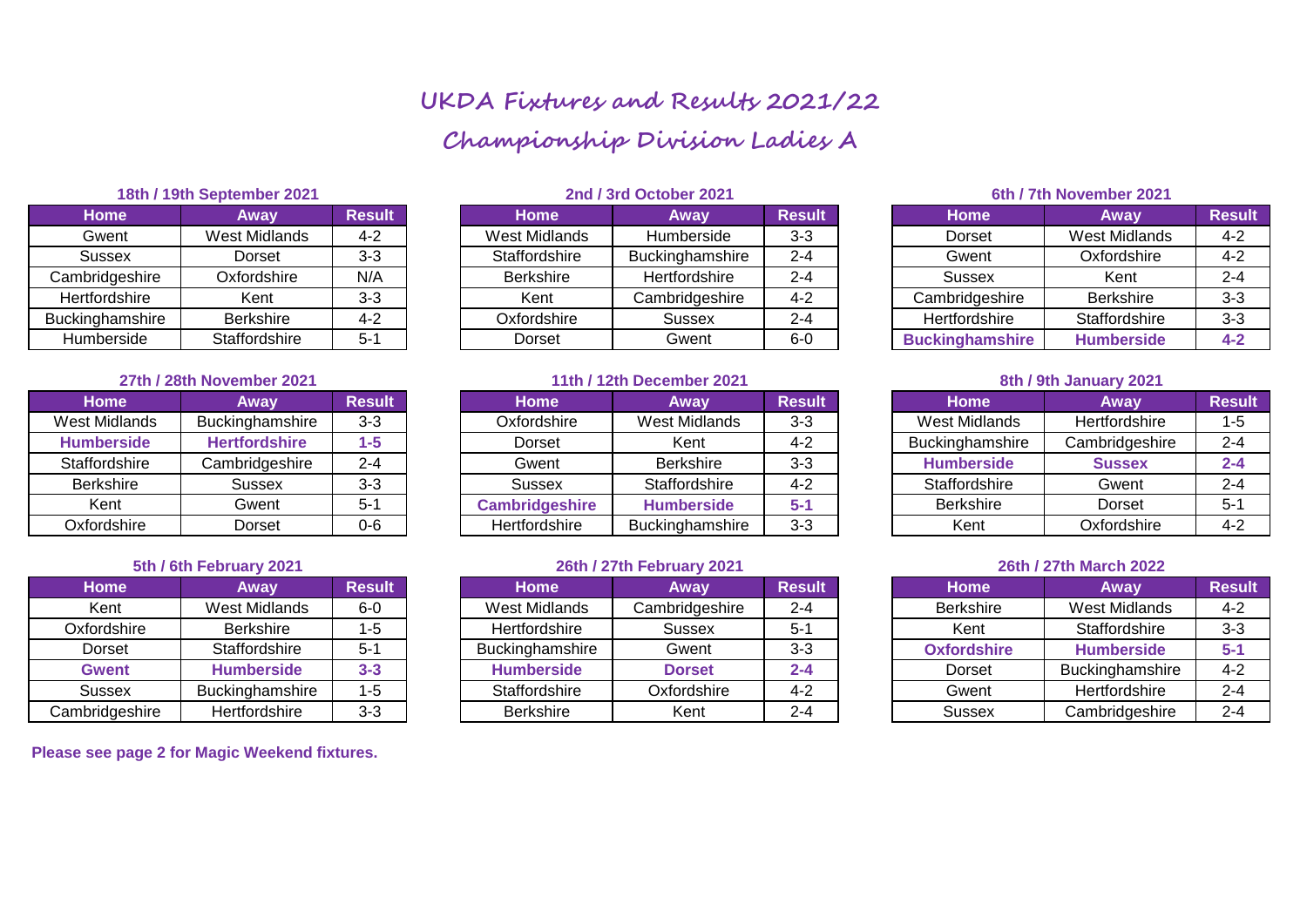| <b>Home</b>       | Away             | <b>Result</b> | <b>Home</b>      | Away              | <b>Resu</b> |
|-------------------|------------------|---------------|------------------|-------------------|-------------|
| West Midlands     | <b>Sussex</b>    | $3 - 3$       | Staffordshire    | West Midlands     | $3 - 3$     |
| Cambridgeshire    | Gwent            | $5 - 1$       | <b>Berkshire</b> | <b>Humberside</b> | $3 - 3$     |
| Hertfordshire     | Dorset           | $3 - 3$       | Kent             | Buckinghamshire   | $4 - 2$     |
| Buckinghamshire   | Oxfordshire      | $3 - 3$       | Oxfordshire      | Hertfordshire     | $3 - 3$     |
| <b>Humberside</b> | <b>Kent</b>      | $2 - 4$       | Dorset           | Cambridgeshire    | $4 - 2$     |
| Staffordshire     | <b>Berkshire</b> | $3 - 3$       | Gwent            | <b>Sussex</b>     | $2 - 4$     |

| <b>Home</b>           | Away             | <b>Result</b> | <b>Home</b>      | Away              | <b>Result</b> |
|-----------------------|------------------|---------------|------------------|-------------------|---------------|
| Vest Midlands         | <b>Sussex</b>    | $3 - 3$       | Staffordshire    | West Midlands     | $3 - 3$       |
| ambridgeshire         | Gwent            | $5 - 1$       | <b>Berkshire</b> | <b>Humberside</b> | $3 - 3$       |
| Hertfordshire         | Dorset           | $3-3$         | Kent             | Buckinghamshire   | $4 - 2$       |
| <b>uckinghamshire</b> | Oxfordshire      | $3-3$         | Oxfordshire      | Hertfordshire     | $3 - 3$       |
| <b>Humberside</b>     | <b>Kent</b>      | $2 - 4$       | Dorset           | Cambridgeshire    | $4 - 2$       |
| Staffordshire         | <b>Berkshire</b> | $3-3$         | Gwent            | <b>Sussex</b>     | $2 - 4$       |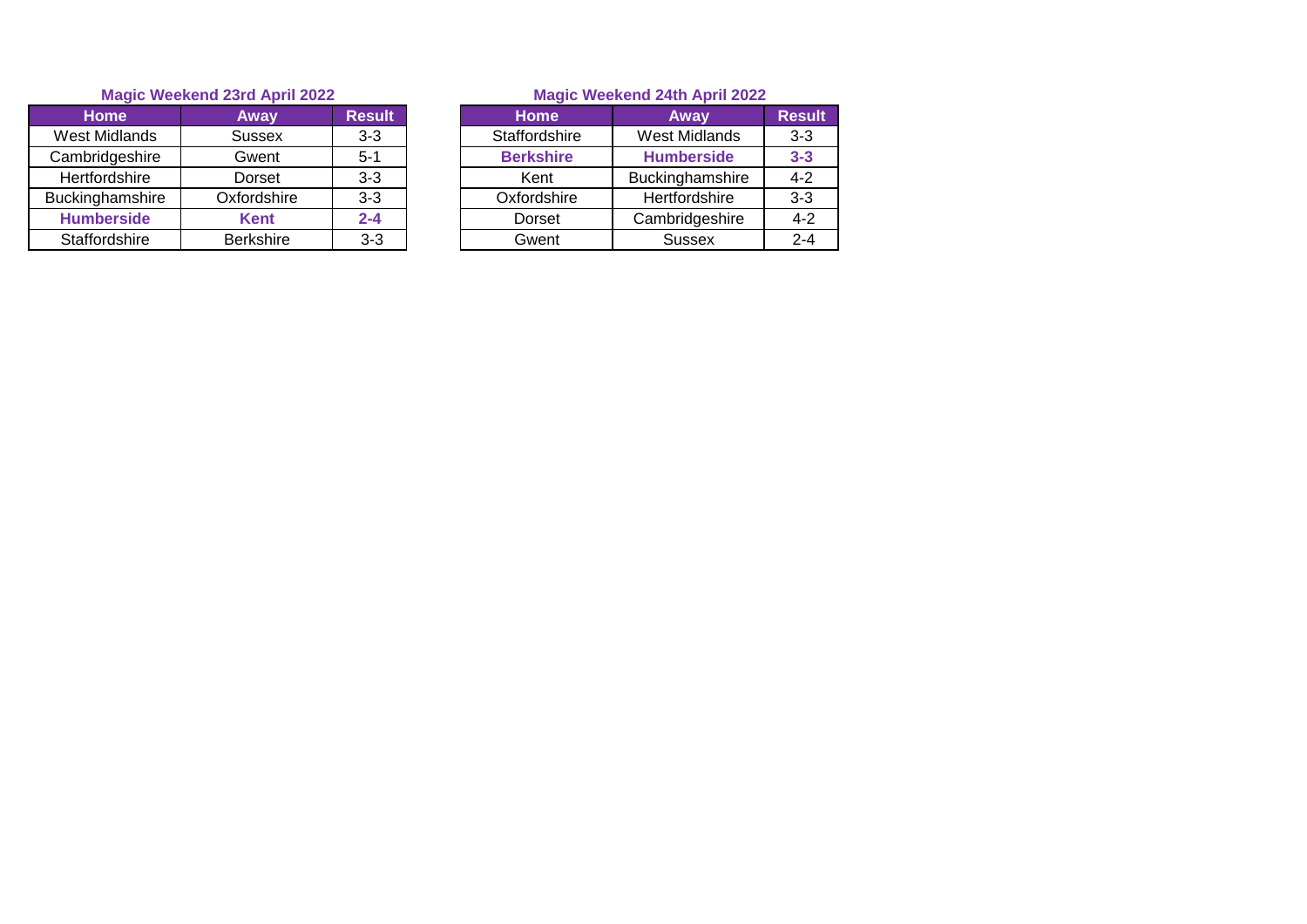# **UKDA Fixtures and Results 2021/22 Championship Division Men's B**

| Away                 | <b>Result</b> |
|----------------------|---------------|
| <b>West Midlands</b> | $11 - 1$      |
| Dorset               | $8 - 4$       |
| Oxfordshire          | N/A           |
| Kent                 | $6-6$         |
| <b>Berkshire</b>     | $6 - 6$       |
| Staffordshire        | $5 - 7$       |
|                      |               |

# **27th / 28th November 2021 11th / 12th December 2021 8th / 9th January 2021**

| <b>Home</b>          | Away                 | <b>Result</b> |
|----------------------|----------------------|---------------|
| <b>West Midlands</b> | Buckinghamshire      | $7 - 5$       |
| <b>Humberside</b>    | <b>Hertfordshire</b> | $8 - 4$       |
| Staffordshire        | Cambridgeshire       | $7 - 5$       |
| <b>Berkshire</b>     | <b>Sussex</b>        | $5 - 7$       |
| Kent                 | Gwent                | $6-6$         |
| Oxfordshire          | Dorset               | $5 - 7$       |

| <b>Home</b>    | Away                 | <b>Result</b> |
|----------------|----------------------|---------------|
| Kent           | <b>West Midlands</b> | $8 - 4$       |
| Oxfordshire    | <b>Berkshire</b>     | $6-6$         |
| Dorset         | Staffordshire        | $5 - 7$       |
| <b>Gwent</b>   | <b>Humberside</b>    | $6-6$         |
| <b>Sussex</b>  | Buckinghamshire      | $12 - 0$      |
| Cambridgeshire | Hertfordshire        | $8 - 4$       |

**Please see page 2 for Magic Weekend fixtures.** 

| 18th / 19th September 2021 |               |               | 2nd / 3rd October 2021 |                 |               |  | 6th / 7th November 2021 |                      |               |  |
|----------------------------|---------------|---------------|------------------------|-----------------|---------------|--|-------------------------|----------------------|---------------|--|
| Home                       | Away          | <b>Result</b> | <b>Home</b>            | Away            | <b>Result</b> |  | <b>Home</b>             | Away                 | <b>Result</b> |  |
| Gwent                      | West Midlands | $11 - 1$      | West Midlands          | Humberside      | $7 - 5$       |  | Dorset                  | <b>West Midlands</b> | $5 - 7$       |  |
| Sussex                     | Dorset        | $8 - 4$       | Staffordshire          | Buckinghamshire | $9 - 3$       |  | Gwent                   | Oxfordshire          | $8 - 4$       |  |
| Cambridgeshire             | Oxfordshire   | N/A           | <b>Berkshire</b>       | Hertfordshire   | $6-6$         |  | Sussex                  | Kent                 | $5 - 7$       |  |
| Hertfordshire              | Kent          | $6-6$         | Kent                   | Cambridgeshire  | $7 - 5$       |  | Cambridgeshire          | <b>Berkshire</b>     | $4 - 8$       |  |
| Buckinghamshire            | Berkshire     | $6-6$         | Oxfordshire            | Sussex          | $7 - 5$       |  | Hertfordshire           | Staffordshire        | $5 - 7$       |  |
| Humberside                 | Staffordshire | $5 - 7$       | Dorset                 | Gwent           | $3-9$         |  | <b>Buckinghamshire</b>  | <b>Humberside</b>    | $5 - 7$       |  |

| <b>Home</b>       | Awav                 | <b>Result</b> | <b>Home</b>    | <b>Away</b>            | <b>Result</b> | <b>Home</b>       | Away           | <b>Result</b> |
|-------------------|----------------------|---------------|----------------|------------------------|---------------|-------------------|----------------|---------------|
| West Midlands     | Buckinghamshire      | 7-5           | Oxfordshire    | West Midlands          | 7-5           | West Midlands     | Hertfordshire  | 7-5           |
| <b>Humberside</b> | <b>Hertfordshire</b> | $8 - 4$       | Dorset         | Kent                   | $3-9$         | Buckinghamshire   | Cambridgeshire | $4 - 8$       |
| Staffordshire     | Cambridgeshire       | $7 - 5$       | Gwent          | <b>Berkshire</b>       | $10-2$        | <b>Humberside</b> | <b>Sussex</b>  | $5 - 7$       |
| <b>Berkshire</b>  | Sussex               | $5 - 7$       | Sussex         | Staffordshire          | $2 - 10$      | Staffordshire     | Gwent          | $8 - 4$       |
| Kent              | Gwent                | $6-6$         | Cambridgeshire | <b>Humberside</b>      | $5 - 7$       | <b>Berkshire</b>  | Dorset         | $2 - 10$      |
| Oxfordshire       | Dorset               | $5 - 7$       | Hertfordshire  | <b>Buckinghamshire</b> | $9 - 3$       | Kent              | Oxfordshire    | $9 - 3$       |

# **5th / 6th February 2021 26th / 27th February 2021 26th / 27th March 2022**

| Home           | Away                   | <b>Result</b> | <b>Home</b>       | Away           | <b>Result</b> | <b>Home</b>        | Away                 | <b>Result</b> |
|----------------|------------------------|---------------|-------------------|----------------|---------------|--------------------|----------------------|---------------|
| Kent           | West Midlands          | $8 - 4$       | West Midlands     | Cambridgeshire | $3-9$         | <b>Berkshire</b>   | West Midlands        | $9 - 3$       |
| Oxfordshire    | <b>Berkshire</b>       | $6-6$         | Hertfordshire     | Sussex         | $8 - 4$       | Kent               | Staffordshire        | 7-5           |
| Dorset         | <b>Staffordshire</b>   | $5 - 7$       | Buckinghamshire   | Gwent          | $5 - 7$       | <b>Oxfordshire</b> | <b>Humberside</b>    | $4 - 8$       |
| <b>Gwent</b>   | <b>Humberside</b>      | $6-6$         | <b>Humberside</b> | <b>Dorset</b>  | $8 - 4$       | <b>Dorset</b>      | Buckinghamshire      | 7-5           |
| Sussex         | <b>Buckinghamshire</b> | $12 - 0$      | Staffordshire     | Oxfordshire    | $10 - 2$      | Gwent              | <b>Hertfordshire</b> | $10 - 2$      |
| Cambridgeshire | Hertfordshire          | $8 - 4$       | <b>Berkshire</b>  | Kent           | $4 - 8$       | Sussex             | Cambridgeshire       | $9 - 3$       |

# **Buckinghamshire Humberside 5-7**

| <b>Home</b>          | Away           | <b>Result</b> |
|----------------------|----------------|---------------|
| <b>West Midlands</b> | Hertfordshire  | $7 - 5$       |
| Buckinghamshire      | Cambridgeshire | $4 - 8$       |
| <b>Humberside</b>    | <b>Sussex</b>  | $5 - 7$       |
| Staffordshire        | Gwent          | $8 - 4$       |
| <b>Berkshire</b>     | Dorset         | $2 - 10$      |
| Kent                 | Oxfordshire    | $9 - 3$       |

| <b>Home</b>        | Away                 | <b>Result</b> |
|--------------------|----------------------|---------------|
| <b>Berkshire</b>   | <b>West Midlands</b> | $9 - 3$       |
| Kent               | Staffordshire        | $7 - 5$       |
| <b>Oxfordshire</b> | <b>Humberside</b>    | $4 - 8$       |
| Dorset             | Buckinghamshire      | $7 - 5$       |
| Gwent              | Hertfordshire        | $10-2$        |
| Sussex             | Cambridgeshire       | $9 - 3$       |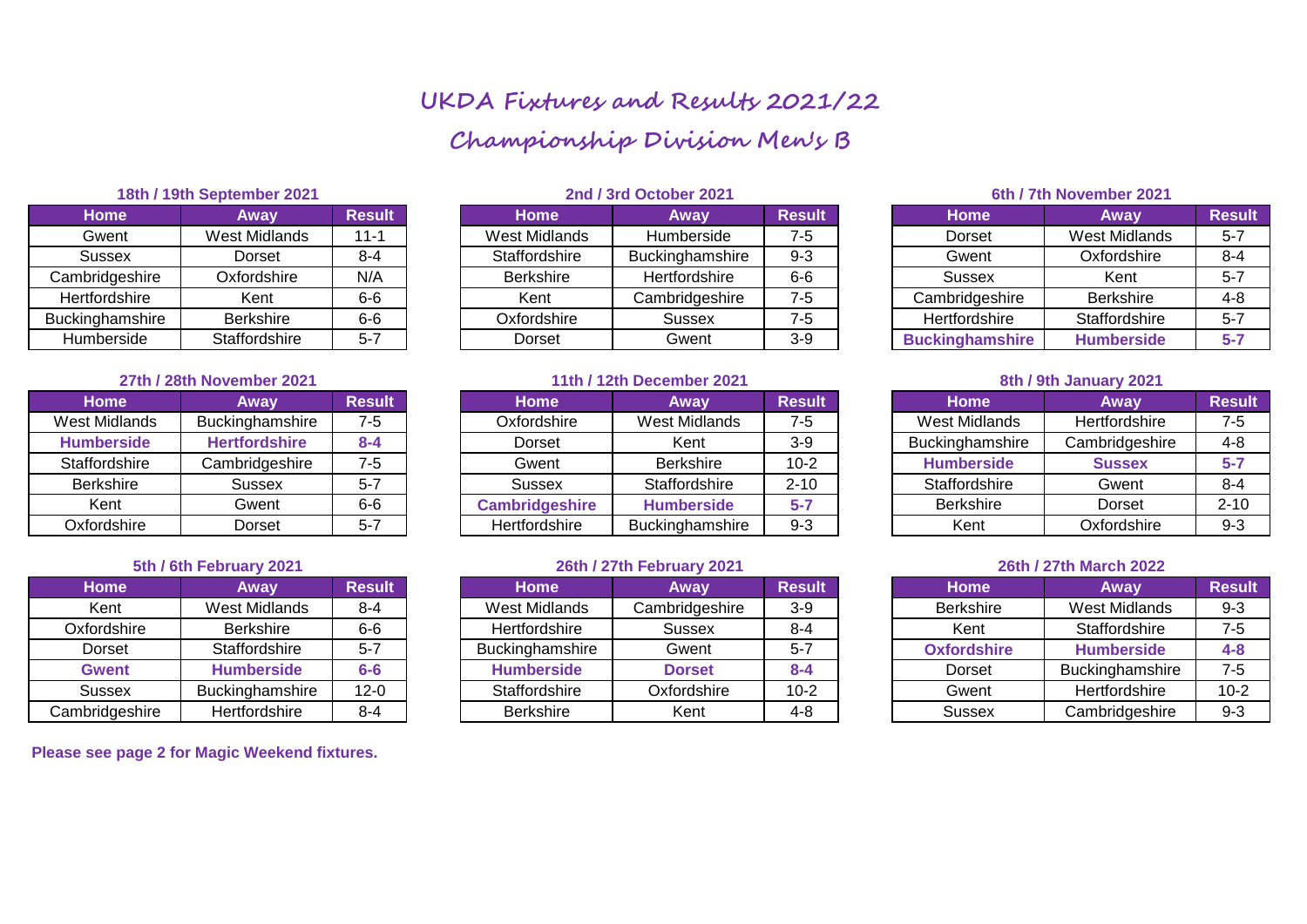| <b>Home</b>       | Away             | <b>Result</b> | <b>Home</b>      | Away              | Resu    |
|-------------------|------------------|---------------|------------------|-------------------|---------|
| West Midlands     | <b>Sussex</b>    | $2 - 10$      | Staffordshire    | West Midlands     | $9 - 3$ |
| Cambridgeshire    | Gwent            | $3-9$         | <b>Berkshire</b> | <b>Humberside</b> | $5 - 7$ |
| Hertfordshire     | Dorset           | $4 - 8$       | Kent             | Buckinghamshire   | $9 - 3$ |
| Buckinghamshire   | Oxfordshire      | $6-6$         | Oxfordshire      | Hertfordshire     | $5 - 7$ |
| <b>Humberside</b> | <b>Kent</b>      | $4 - 8$       | <b>Dorset</b>    | Cambridgeshire    | $4 - 8$ |
| Staffordshire     | <b>Berkshire</b> | $10-2$        | Gwent            | <b>Sussex</b>     | $5 - 7$ |

| <b>Home</b> | Away             | <b>Result</b> | <b>Home</b>      | Away              | <b>Result</b> |
|-------------|------------------|---------------|------------------|-------------------|---------------|
| t Midlands  | <b>Sussex</b>    | $2 - 10$      | Staffordshire    | West Midlands     | $9 - 3$       |
| bridgeshire | Gwent            | $3-9$         | <b>Berkshire</b> | <b>Humberside</b> | $5 - 7$       |
| tfordshire  | Dorset           | $4 - 8$       | Kent             | Buckinghamshire   | $9 - 3$       |
| nghamshire  | Oxfordshire      | $6-6$         | Oxfordshire      | Hertfordshire     | $5 - 7$       |
| mberside    | <b>Kent</b>      | $4 - 8$       | Dorset           | Cambridgeshire    | $4 - 8$       |
| ffordshire  | <b>Berkshire</b> | $10 - 2$      | Gwent            | <b>Sussex</b>     | $5 - 7$       |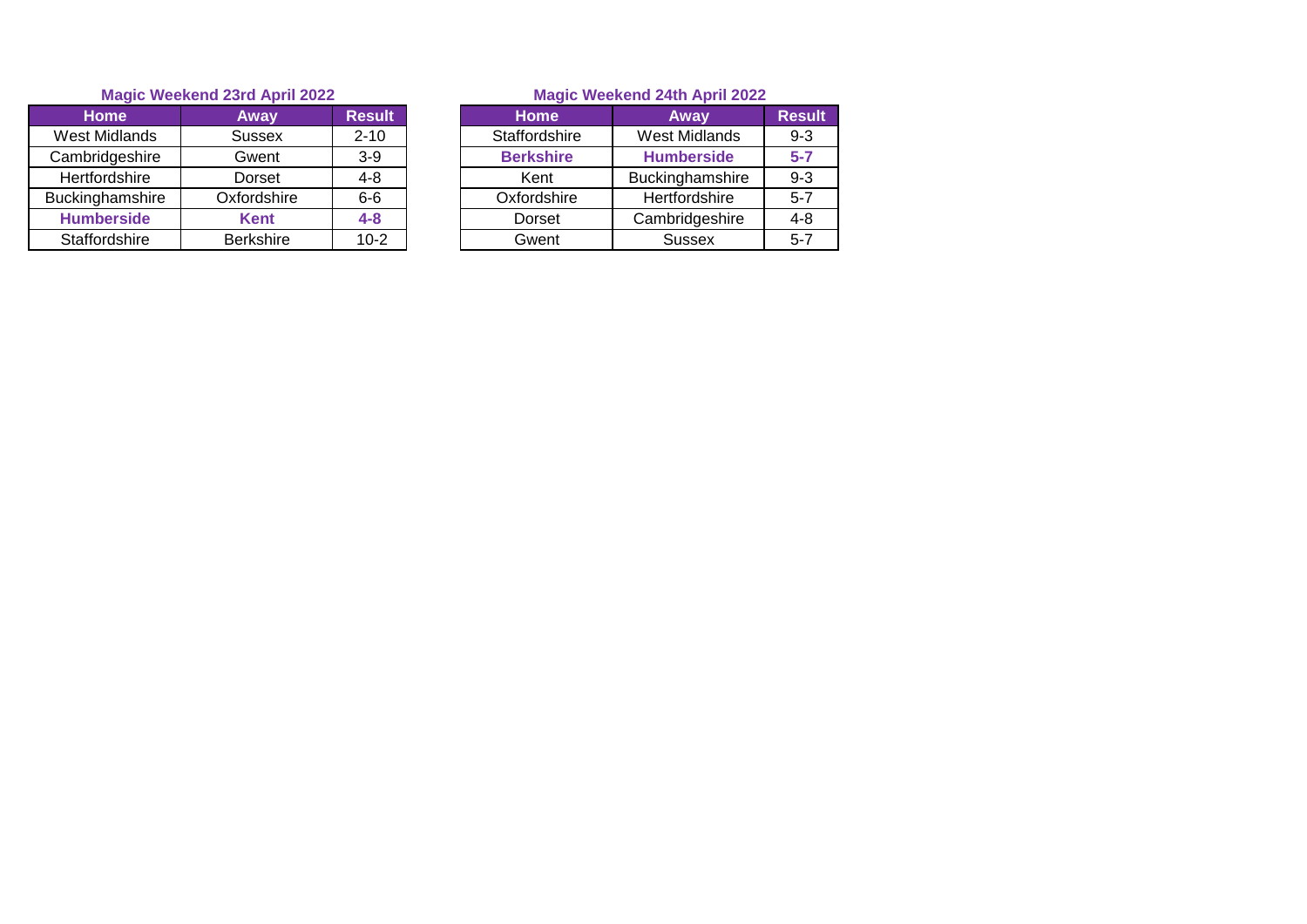# **UKDA Fixtures and Results 2021/22 Championship Division Ladies B**

| Home              | Away                 | <b>Result</b> |
|-------------------|----------------------|---------------|
| Gwent             | <b>West Midlands</b> | $4 - 2$       |
| <b>Sussex</b>     | Dorset               | $3-3$         |
| Cambridge         | Oxfordshire          | N/A           |
| Hertfordshire     | Kent                 | $5 - 1$       |
| Buckinghamshire   | <b>Berkshire</b>     | $6-0$         |
| <b>Humberside</b> | <b>Staffordshire</b> | $2 - 4$       |

# **27th / 28th November 2021 11th / 12th December 2021 8th / 9th January 2021**

| <b>Home</b>          | Away                 | <b>Result</b> |
|----------------------|----------------------|---------------|
| <b>West Midlands</b> | Buckinghamshire      | $3 - 3$       |
| <b>Humberside</b>    | <b>Hertfordshire</b> | $1 - 5$       |
| Staffordshire        | Cambridgeshire       | $4 - 2$       |
| <b>Berkshire</b>     | <b>Sussex</b>        | $4 - 2$       |
| Kent                 | Gwent                | $3-3$         |
| Oxfordshire          | Dorset               | $3 - 3$       |

| <b>Home</b>    | Away                 | <b>Result</b> |
|----------------|----------------------|---------------|
| Kent           | <b>West Midlands</b> | $4 - 2$       |
| Oxfordshire    | <b>Berkshire</b>     | $4 - 2$       |
| Dorset         | Staffordshire        | $5 - 1$       |
| <b>Gwent</b>   | <b>Humberside</b>    | $4 - 2$       |
| <b>Sussex</b>  | Buckinghamshire      | $2 - 4$       |
| Cambridgeshire | Hertfordshire        | $3 - 3$       |

**Please see page 2 for Magic Weekend fixtures.** 

| 18th / 19th September 2021 |                      |               | 2nd / 3rd October 2021 |                   |               |  | 6th / 7th November 2021 |                      |               |  |
|----------------------------|----------------------|---------------|------------------------|-------------------|---------------|--|-------------------------|----------------------|---------------|--|
| <b>Home</b>                | Away                 | <b>Result</b> | <b>Home</b>            | Away              | <b>Result</b> |  | <b>Home</b>             | Away                 | <b>Result</b> |  |
| Gwent                      | West Midlands        | $4 - 2$       | <b>West Midlands</b>   | <b>Humberside</b> | $4 - 2$       |  | <b>Dorset</b>           | <b>West Midlands</b> | $5 - 1$       |  |
| Sussex                     | Dorset               | $3 - 3$       | Staffordshire          | Buckinghamshire   | $6-0$         |  | Gwent                   | Oxfordshire          | $3-3$         |  |
| Cambridge                  | Oxfordshire          | N/A           | <b>Berkshire</b>       | Hertfordshire     | $2 - 4$       |  | Sussex                  | Kent                 | 4-2           |  |
| Hertfordshire              | Kent                 | 5-1           | Kent                   | Cambridgeshire    | $5 - 1$       |  | Cambridgeshire          | <b>Berkshire</b>     | 4-2           |  |
| Buckinghamshire            | Berkshire            | $6-0$         | Oxfordshire            | Sussex            | $2 - 4$       |  | Hertfordshire           | Staffordshire        | $3 - 3$       |  |
| <b>Humberside</b>          | <b>Staffordshire</b> | $2 - 4$       | Dorset                 | Gwent             | $2 - 4$       |  | <b>Buckinghamshire</b>  | <b>Humberside</b>    | $3 - 3$       |  |

| <b>Home</b>       | Away                   | <b>Result</b> | <b>Home</b>           | Away              | <b>Result</b> | <b>Home</b>            | Away           | <b>Result</b> |
|-------------------|------------------------|---------------|-----------------------|-------------------|---------------|------------------------|----------------|---------------|
| West Midlands     | <b>Buckinghamshire</b> | $3 - 3$       | Oxfordshire           | West Midlands     | $5-1$         | West Midlands          | Hertfordshire  | $2 - 4$       |
| <b>Humberside</b> | <b>Hertfordshire</b>   | 1-5           | Dorset                | Kent              | 2-4           | <b>Buckinghamshire</b> | Cambridgeshire | $5 - 1$       |
| Staffordshire     | Cambridgeshire         | $4 - 2$       | Gwent                 | <b>Berkshire</b>  | 4-2           | <b>Humberside</b>      | <b>Sussex</b>  | $3 - 3$       |
| <b>Berkshire</b>  | Sussex                 | $4 - 2$       | Sussex                | Staffordshire     | $3 - 3$       | Staffordshire          | Gwent          | $4 - 2$       |
| Kent              | Gwent                  | $3 - 3$       | <b>Cambridgeshire</b> | <b>Humberside</b> | $2 - 4$       | <b>Berkshire</b>       | Dorset         | $3 - 3$       |
| Oxfordshire       | Dorset                 | $3 - 3$       | Hertfordshire         | Buckinghamshire   | $5 - 1$       | Kent                   | Oxfordshire    | 1-5           |

# **5th / 6th February 2021 26th / 27th February 2021 26th / 27th March 2022**

| Home           | Away              | <b>Result</b> | <b>Home</b>       | Away           | <b>Result</b> | <b>Home</b>        | Away              | <b>Result</b> |
|----------------|-------------------|---------------|-------------------|----------------|---------------|--------------------|-------------------|---------------|
| Kent           | West Midlands     | $4 - 2$       | West Midlands     | Cambridgeshire | $4 - 2$       | <b>Berkshire</b>   | West Midlands     | $2 - 4$       |
| Oxfordshire    | <b>Berkshire</b>  | $4 - 2$       | Hertfordshire     | Sussex         | $4 - 2$       | Kent               | Staffordshire     | 1-5           |
| Dorset         | Staffordshire     | $5 - 1$       | Buckinghamshire   | Gwent          | $3 - 3$       | <b>Oxfordshire</b> | <b>Humberside</b> | $4 - 2$       |
| Gwent          | <b>Humberside</b> | $4 - 2$       | <b>Humberside</b> | <b>Dorset</b>  | $3 - 3$       | Dorset             | Buckinghamshire   | $4 - 2$       |
| Sussex         | Buckinghamshire   | $2 - 4$       | Staffordshire     | Oxfordshire    | $2 - 4$       | Gwent              | Hertfordshire     | $2 - 4$       |
| Cambridgeshire | Hertfordshire     | $3 - 3$       | <b>Berkshire</b>  | Kent           | $3 - 3$       | Sussex             | Cambridgeshire    | $6-0$         |

# **Humberside Staffordshire 2-4** Dorset Gwent 2-4 **Buckinghamshire Humberside 3-3**

| <b>Home</b>          | Away           | <b>Result</b> |  |
|----------------------|----------------|---------------|--|
| <b>West Midlands</b> | Hertfordshire  | $2 - 4$       |  |
| Buckinghamshire      | Cambridgeshire | $5 - 1$       |  |
| <b>Humberside</b>    | <b>Sussex</b>  | $3 - 3$       |  |
| Staffordshire        | Gwent          | $4 - 2$       |  |
| <b>Berkshire</b>     | Dorset         | $3 - 3$       |  |
| Kent                 | Oxfordshire    | $1 - 5$       |  |

| <b>Home</b>        | Away                 | <b>Result</b> |
|--------------------|----------------------|---------------|
| <b>Berkshire</b>   | <b>West Midlands</b> | $2 - 4$       |
| Kent               | Staffordshire        | $1 - 5$       |
| <b>Oxfordshire</b> | <b>Humberside</b>    | $4 - 2$       |
| <b>Dorset</b>      | Buckinghamshire      | $4 - 2$       |
| Gwent              | Hertfordshire        | $2 - 4$       |
| <b>Sussex</b>      | Cambridgeshire       | 6-0           |